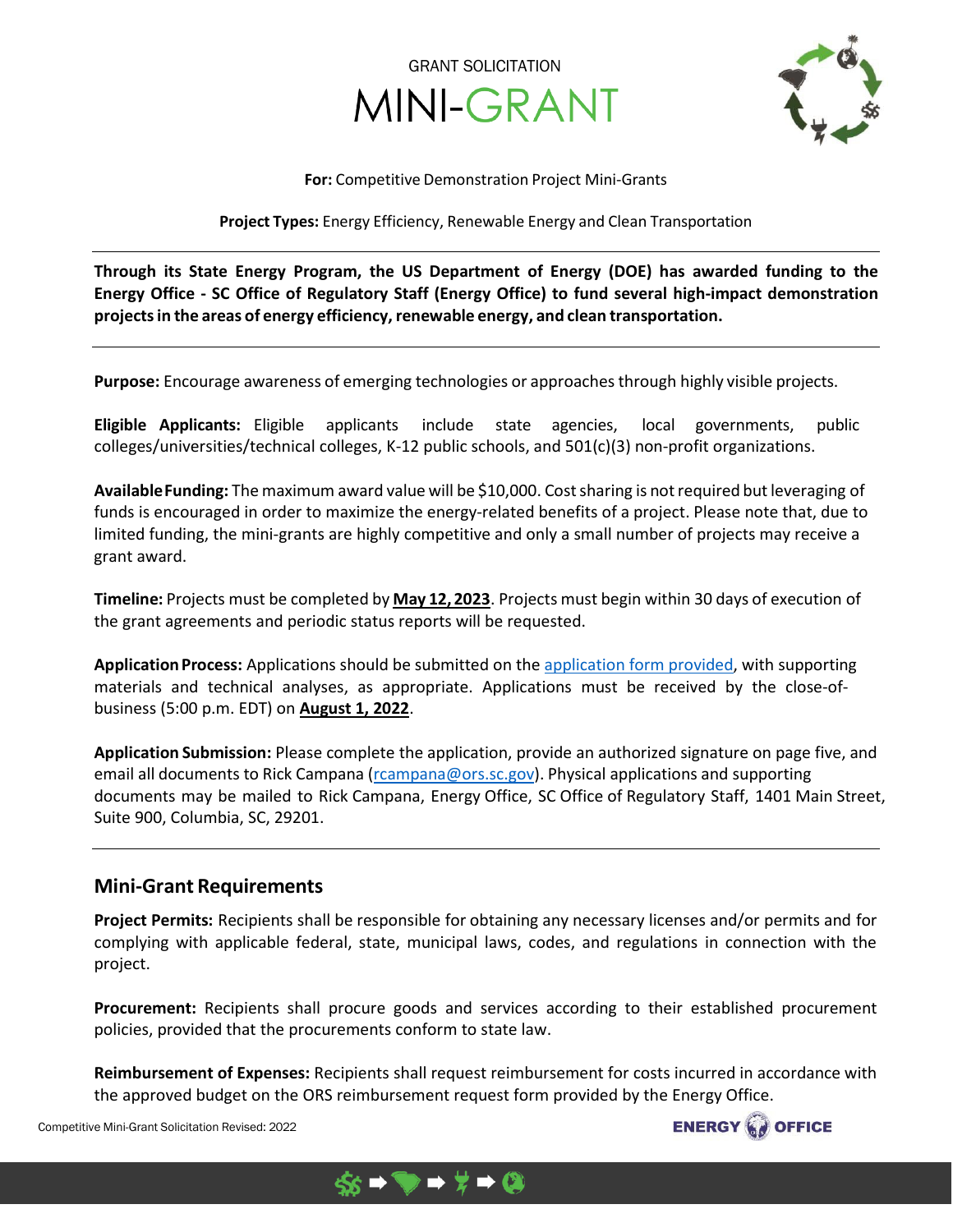



**National Environmental Policy Act (NEPA):** All projects receiving a grant award must comply with NEPA. Projects not included in NEPA's "Bounded Categories" will require submission of an Environmental Questionnaire, with review and approval by DOE.

**National Historic Preservation Act (NHPA):** All projects receiving a grant award must comply with NHPA. Projects with a potential to cause effects on historic properties will require submission of a Section 106 Review Form, with review and approval by the South Carolina State Historic Preservation Office.

### **Maintenance of Records and Audit Requirements**

Recipients must maintain records pertinent to all grants, agreements, and accounts in accordance with generally accepted accounting principles. These records shall be made available to the Energy Office, or any of its designated representatives, for examination and audit. Recipients must comply with audit requirements for federal funds, OMB Circular, Audits of States, Local Governments, and Non-Profit Organizations and AICPA Standards. Annual financial statements are required to be audited by a Certified Public Account (CPA) in accordance with the applicable OMB Circular and/or AICPA Standards. These funds are required to be listed on the Schedule of Federal Expenditures under CFDA #81.041. Within nine (9) months of the close of your fiscal year, recipients will forward to the Office of Regulatory Staff financial statements that reflect the receipt of these federal funds.

### **Review and Award Process**

Applications will be reviewed by an Energy Office selection committee, based on the following general criteria:

- Expected energy savings and simple payback period
- Visibility of the project
- Ability to complete the project within the specified timeframe
- Applicant's contribution to the project, including the applicant's proposed post-installation evaluation of impact (See "Reporting" below)
- Educational and/or demonstration value of the project

If the application is for a clean transportation project, the following general criteria also apply:

 $\rightarrow$   $\rightarrow$   $\sim$ 

- Avoided consumption of petroleum products
- Reduction in vehicle miles traveled
- Compatibility with current or future infrastructure, community interest, or policies/goals
- Expected useful life of the project and impact

The Energy Office selection committee will submit recommendations to the Energy Advisory Council for review and approval. Once a project is selected for funding, the Energy Office will send recipients a grant award agreement that will include the award notice stating the amount of the award, the approved use of